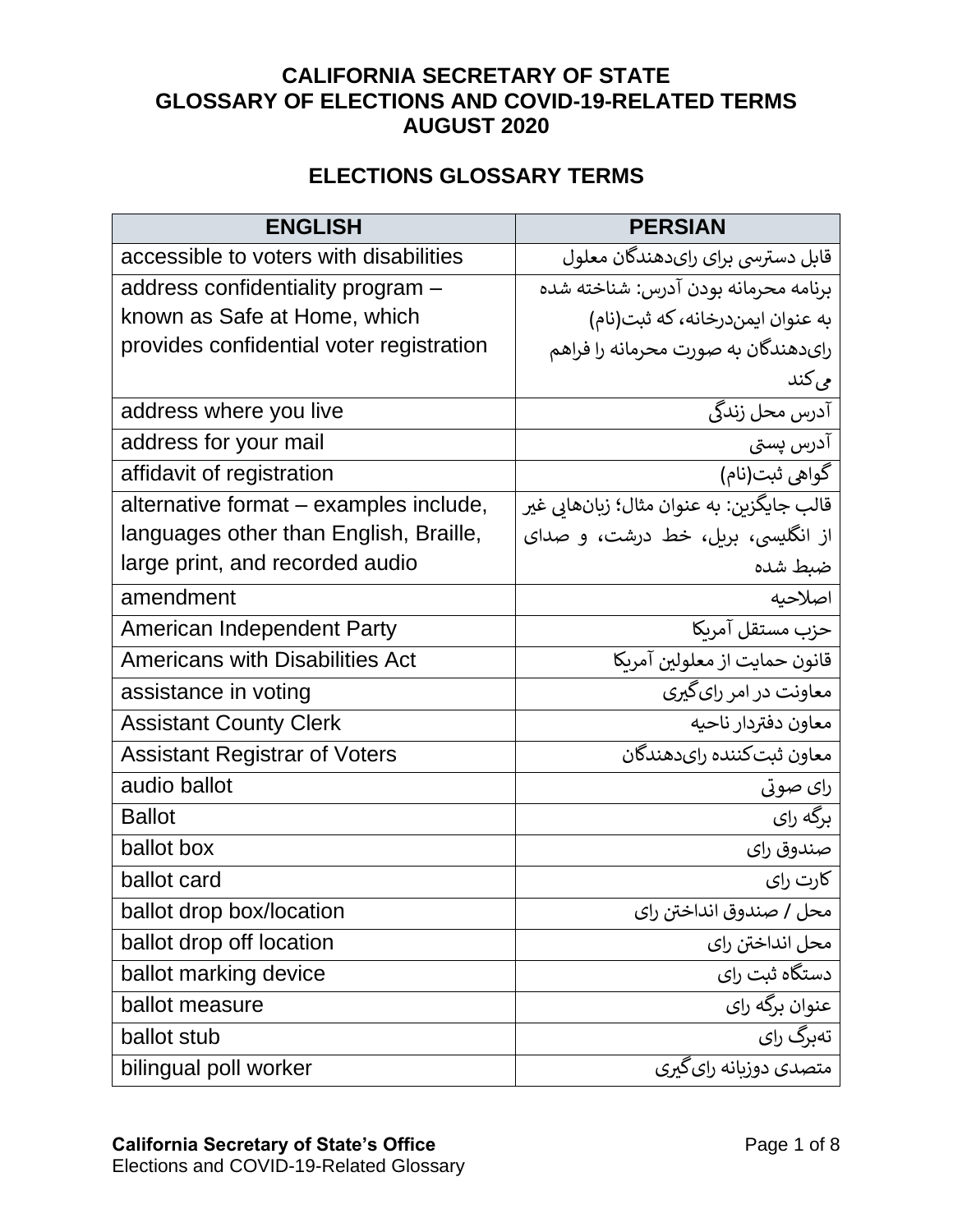| bond measure                           | شاخصه اوراق قرضه                 |
|----------------------------------------|----------------------------------|
| <b>California Constitution</b>         | قانون اساسي كاليفرنيا            |
| California Secretary of State's office | دفتر وزير داخلى كاليفرنيا        |
| Candidate                              | نامزد                            |
| cast a vote                            | رای دادن                         |
| <b>Conditional Voter Registration</b>  | ثبتنام مشروط راىدهندگان          |
| confirm your registration              | ثبتنام خود را تاييد كنيد         |
| consolidated precinct                  | حوزه تلفيقي                      |
| constitutional                         | مطابق قانون اساسي                |
| county                                 | ناحىه                            |
| <b>County Clerk</b>                    | دفتردار ناحيه                    |
| county measure                         | شاخصه ناحيه                      |
| <b>County Voter Information Guide</b>  | راهنماي اطلاعات رايدهندگان ناحيه |
| curbside voting                        | رای دادن در کنار جدول خیابان     |
| decline to state                       | عدم تمایل به پاسخ گویی           |
| <b>Democratic Party</b>                | حزب دموكرات                      |
| district                               | بخش                              |
| drive-through voting                   | رای دادن از داخل خودرو           |
| duplicate vote                         | رای تکرار <u>ی</u>               |
| early voting                           | رای دادن زودهنگام                |
| elderly voters                         | راي دهندگان سالمند               |
| election                               | انتخابات                         |
| Election Administration Plan (EAP)     | برنامه مديريت انتخابات (EAP)     |
| <b>Election Day</b>                    | روز انتخابات                     |
| election inspector                     | بازرس انتخابات                   |
| election observer                      | ناظر انتخابات                    |
| election official                      | مسئول انتخابات                   |
| election worker                        | متصدى انتخابات                   |
| Electioneering                         | فعاليت انتخاباتي                 |
| electronic pollbook or e-pollbook      | کتاب الکترونیکی رای <i>گیری</i>  |
| eligible voters                        | رايدهندگان واجد شرايط            |
| fiscal impact                          | تاثيرات مالي                     |
| general election                       | انتخابات عمومي                   |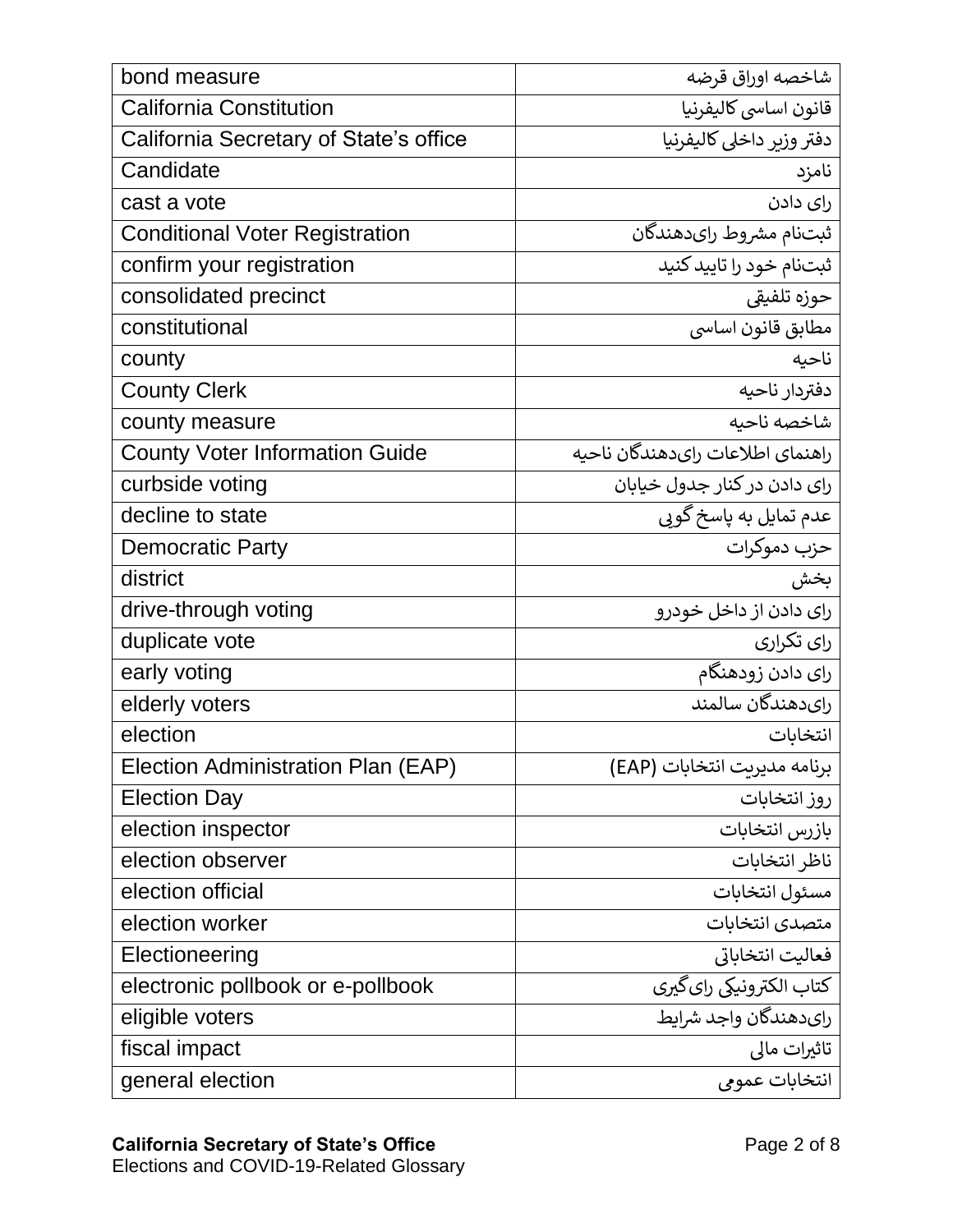| <b>Green Party</b>                        | حزب سبز                                 |
|-------------------------------------------|-----------------------------------------|
| identification                            | شناسابى                                 |
| initiative measure                        | اقدامات ييشنهادي                        |
| instructions to voters                    | دستورالعمل به راىدهندگان                |
| Language Accessibility Advisory           | کمیته مشورتی دسترسی زبان (LAAC)         |
| Committee (LAAC)                          |                                         |
| layout guidance                           | راهنمای طرحبندی                         |
| <b>Libertarian Party</b>                  | حزب آزاديخواه                           |
| local measure                             | شاخصه محلى                              |
| mail ballots                              | برگەھای رای پستی                        |
| marking device                            | دستگاه ثبت                              |
| military and overseas voters              | رایدهندگان نظامی و خارج از کشور         |
| multilingual services                     | خدمات چندزبانه                          |
| <b>No</b>                                 | نه                                      |
| No Party Preference                       | بدون اولويت حزبى                        |
| Nonpartisan                               | غيرحزبي                                 |
| Office of the Registrar of Voters         | دفتر ثبت راىدهندگان                     |
| official ballot                           | برگه رای رسمی                           |
| Overvote                                  | رای دادن بیش از حد مجاز                 |
| paper ballot                              | برگه رای گیری                           |
| Peace and Freedom Party                   | حزب صلح و آزادی                         |
| please print                              | لطفا چاپ کنید                           |
| poll worker                               | کارکن رای گیری                          |
| polling place                             | محل رای گیری                            |
| Precinct                                  | حوزه                                    |
| pre-registration - California youth can   | پيش ثبتنام: جوانان كاليفرنيايي در صورتي |
| pre-register to vote if they are 16 or 17 | که ۱۶ یا ۱۷ ساله بوده و سایر موارد واجد |
| years old and meet the other voter        | شرایط بودن برای ثبتنام رایدهندگان را    |
| registration eligibility requirements and | داشته باشند، جهت رای دادن، میتوانند     |
| their registration will become active     | ییش ثبتنام کنند و ثبتنام آنها، پس از ۱۸ |
| once they turn 18 years old               | سالگي، فعال ميشود                       |
| primary election                          | انتخابات مقدماتي                        |
| proposition                               | طرح پیشنهادی                            |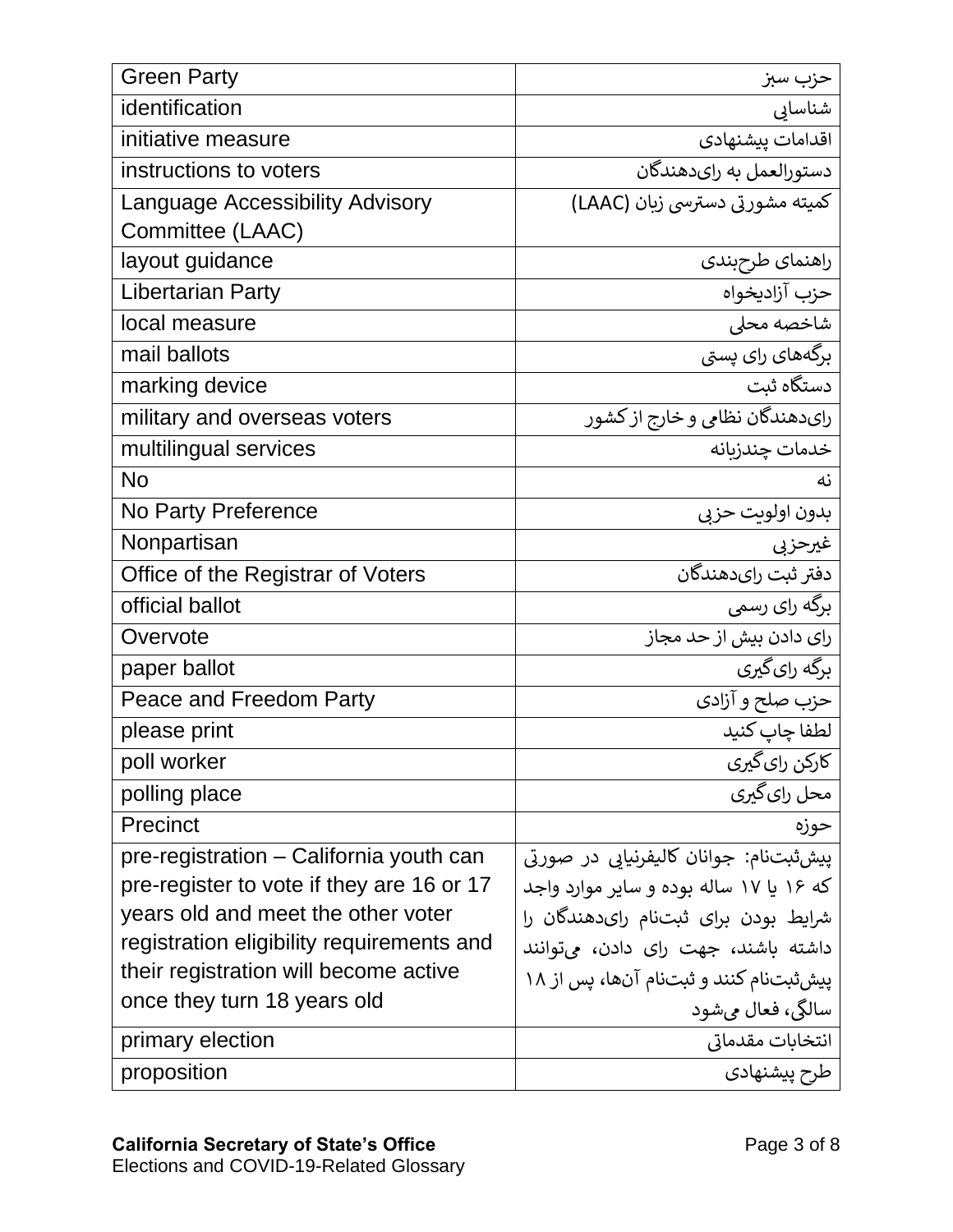| provisional ballot                | رای موقت                                |
|-----------------------------------|-----------------------------------------|
| provisional ballot envelope       | پاکت رای موقت                           |
| public comment period             | دوره نظرسنجي عمومي                      |
| public consultation meeting       | جلسه مشاوره عمومى                       |
| public hearing                    | استماع عمومى                            |
| recall election                   | انتخابات بركناري                        |
| register to vote                  | ثبت نام برای رای دادن                   |
| registered voters                 | راىدھندگان ثبت شده                      |
| registration form                 | فرم ثبتنام                              |
| referendum measure                | اقدام همەپرسى                           |
| Remote Accessible Vote by Mail    | رای دادن قابل دسترسی از راه دور از طربق |
| (RAVBM)                           | پست (RAVBM)                             |
| replacement ballot                | رای جایگزبن                             |
| <b>Republican Party</b>           | حزب جمهورىخواه                          |
| re-register                       | دوباره ثبتنام كردن                      |
| roster                            | فهرست                                   |
| runoff election                   | انتخابات دور دوم                        |
| sample ballot                     | برگه رای نمونه                          |
| school measure                    | شاخصه مدرسه                             |
| secrecy sleeve                    | يوشه مخصوص مخفي نگه داشتن برگه راي      |
| Signature                         | امضا                                    |
| special election                  | انتخابات ويژه                           |
| spoiled ballot                    | رای مخدوش                               |
| state initiative                  | اقدامات ايالتي                          |
| state measure                     | شاخصه ايالتى                            |
| <b>Statewide Special Election</b> | انتخابات ويژه در سراسر ايالت            |
| Stylus                            | قلم                                     |
| touch screen                      | صفحه لمسى                               |
| Vote                              | رای                                     |
| vote both sides of the ballot     | در هر دو طرف برگه رای دهید              |
| vote center                       | مرکز را <i>ی گیری</i>                   |
| vote for no more than             | بیشتر از این رای ندهید:                 |
| vote for one                      | به یکی رای دهید                         |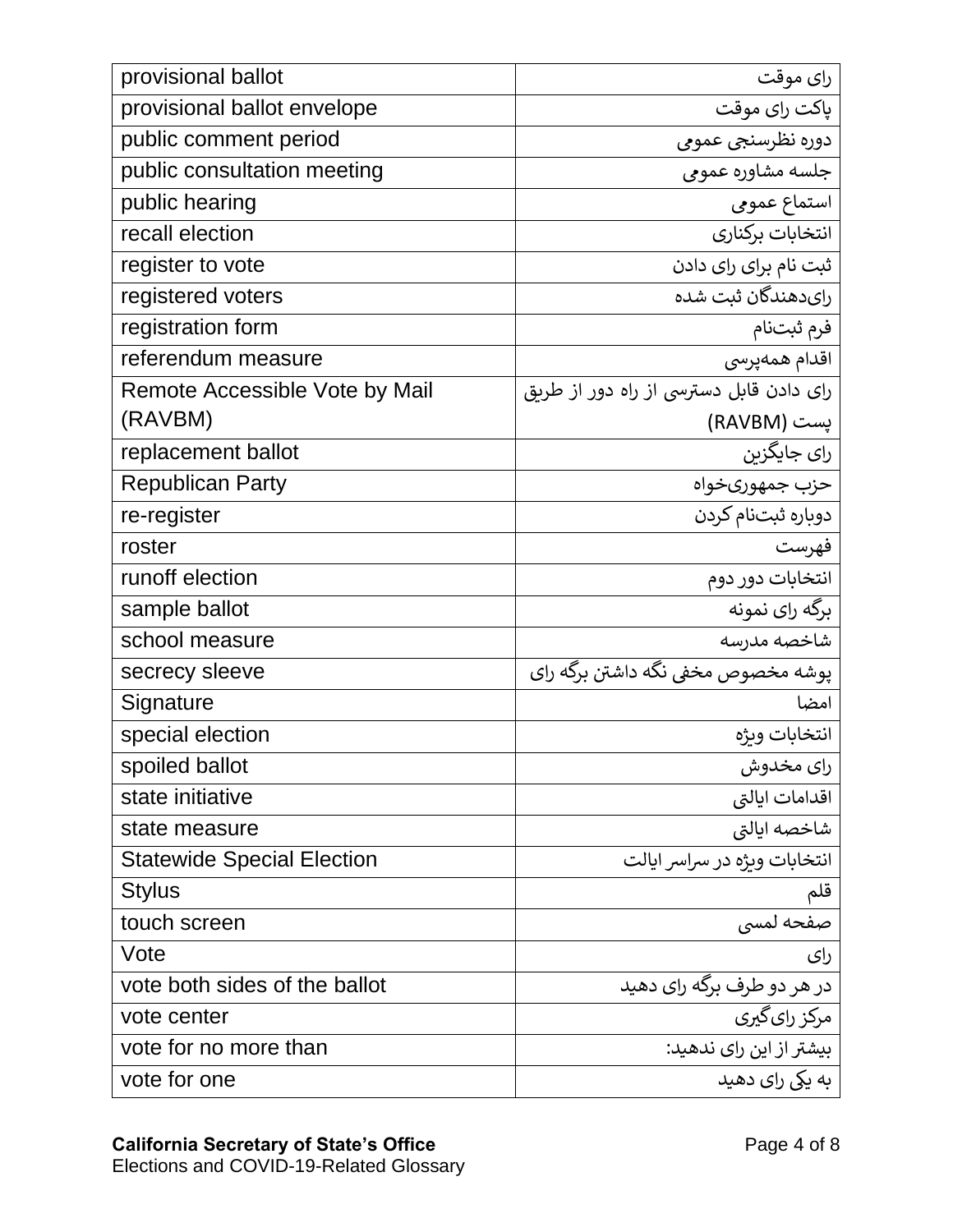| vote for up to                       | تا این تعداد رای دهید:             |
|--------------------------------------|------------------------------------|
| Vote by Mail                         | رای گیری از طریق پستی              |
| Vote by Mail return envelope         | رای گیری از طریق پاکت بازگشتی پستی |
| Voter                                | رایدهنده                           |
| <b>Voter Bill of Rights</b>          | منشور حقوق رايدهندگان              |
| voter feedback                       | بازخورد راىدهندگان                 |
| voter information pamphlet           | جزوه اطلاعات راىدهندگان            |
| voter instructions                   | دستورالعمل راىدهندگان              |
| voter outreach                       | اطلاع رساني راىدهندگان             |
| voter outreach plan                  | طرح اطلاع رسانى راىدهندگان         |
| voter services                       | خدمات رايدهندگان                   |
| <b>Voter's Choice Act</b>            | قانون انتخاب راىدهنده              |
| voters with disabilities             | رایدهندگان معلول                   |
| Voting                               | رای دادن                           |
| <b>Voting Accessibility Advisory</b> | کمیته مشورتی دسترسی به رای دادن    |
| Committee (VAAC)                     | (VAAC)                             |
| voting booth                         | جايگاه وىژه راي دادن               |
| voting equipment                     | تجهیزات رای دادن                   |
| <b>Voting Rights Act</b>             | قانون حقوق راى دادن                |
| voting station                       | جایگاه رای دادن                    |
| wheelchair accessible                | قابل دسترس برای صندلی چرخدار       |
| write-in candidate                   | كانديداي آزاد                      |
| Yes                                  | ىلە                                |

## **COVID-19-RELATED GLOSSARY TERMS**

| cleaning supplies                     | وسايل نظافت                                |
|---------------------------------------|--------------------------------------------|
| commonly used surfaces                | سطوحی که معمولا مورد استفاده قرار می گیرند |
| Coronavirus Aid, Relief, and Economic | قانون مساعدت، تسكين و امنيت اقتصادي        |
| Security (CARES) Act                  | در حيطه كرونا (CARES)                      |
| <b>County Health Guidance</b>         | راهنماي بهداشتي ناحيه                      |
| <b>County Health Officials</b>        | مسئولان بهداشت ناحيه                       |
| coverage of the mouth and nose        | يوشش دهان و بيني                           |
| COVID-19 pandemic                     | ياندمي كوويد-١٩                            |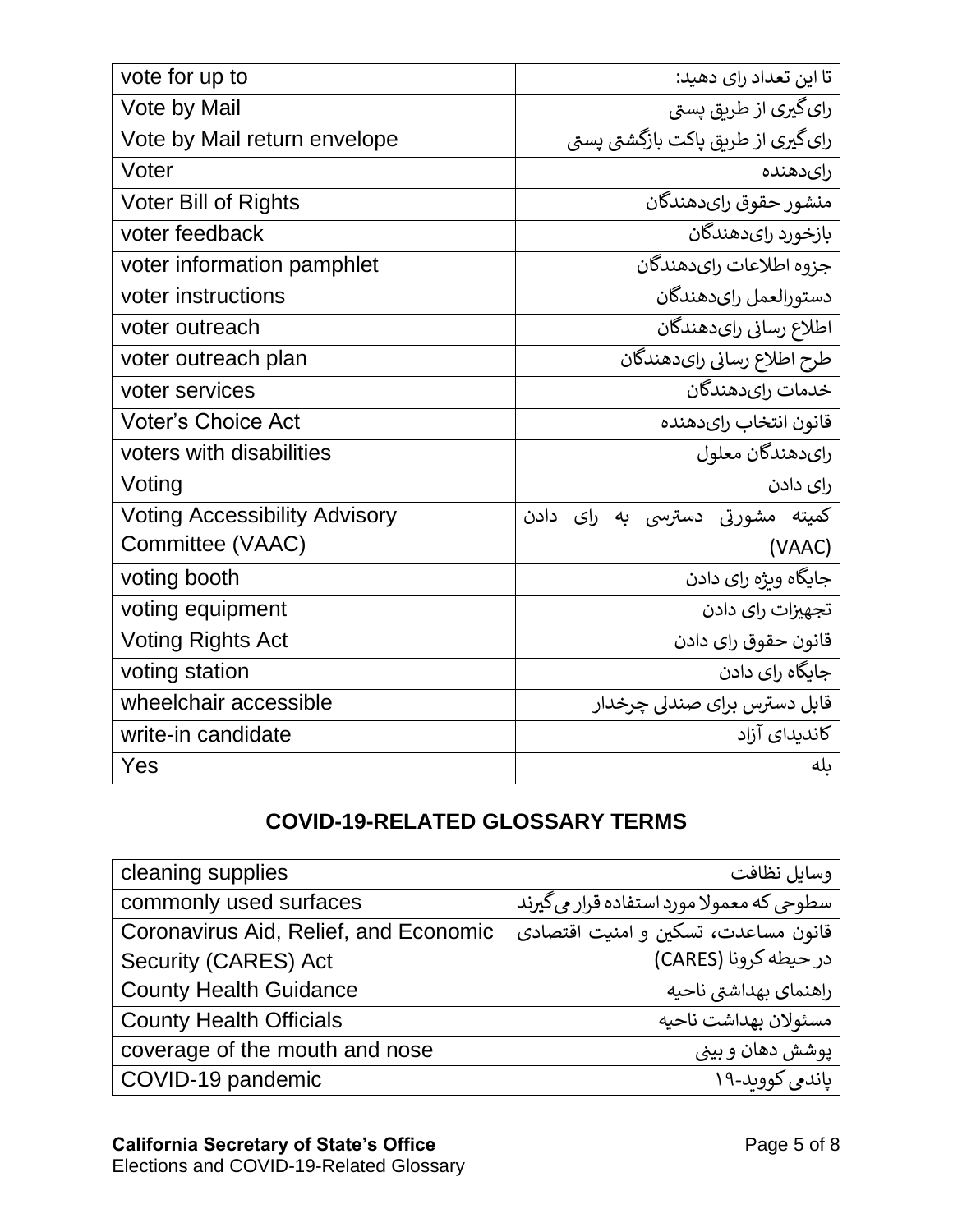| COVID-19 prevention plan                 | طرح پیشگیری از کووید-۱۹                    |
|------------------------------------------|--------------------------------------------|
| COVID-19 symptoms - includes fever       | علائم کووید-۱۹: همانطور که توسط مراکز      |
| or chills, cough, shortness of breath or | کنترل و پیشگیری از بیماری  (CDC) شرح داده  |
| difficulty breathing, fatigue, muscle or | شده است، شامل تب یا لرز، سرفه، تنگی نفس    |
| body aches, headache, new loss of        | یا مشکل تنفسی، خستگی، درد عضلانی یا        |
| taste or smell, sore throat, congestion  | بدندرد، سردرد، از دست دادن حس چشابی یا     |
| or runny nose, nausea, vomiting, or      | بوبایی (که به تازگی رخ داده است)، گلو درد، |
| diarrhea, as described by the Centers    | گرفتگی یا آبریزش بینی، حالت تهوع، استفراغ  |
| for Disease Control and Prevention       | يا اسهال ميباشد.                           |
| (CDC)                                    |                                            |
| disinfecting tools                       | وسايل ضدعفوني كننده                        |
| disinfecting wipes                       | دستمالهاي مرطوب ضد عفوني كننده             |
| <b>Executive Order N-64-20</b>           | فرمان اجرايي 20-64-N                       |
| <b>Executive Order N-67-20</b>           | فرمان اجرايي N-67-20                       |
| face covering                            | پوشش صورت                                  |
| face mask                                | ماسک صورت                                  |
| face shield                              | محافظ صورت (شيلد)                          |
| Fever                                    | تب                                         |
| Gloves                                   | دستكش                                      |
| hand hygiene                             | بهداشت دست                                 |
| hand sanitizer                           | ضدعفوني كننده دست                          |
| hand-washing – washing hands with        | شستن دست: شستن دستها با آب و صابون         |
| soap and water and scrubbing for at      | و مالش آنها به مدت حداقل ٢٠ ثانيه، و يا    |
| least 20 seconds, or using hand          | استفاده از ضدعفونیکننده دست هنگامی که      |
| sanitizer where soap or running water    | صابون یا آب در دسترس نیست                  |
| are unavailable                          |                                            |
| health and safety                        | سلامت و ایمنی                              |
| high-use areas                           | مناطقی که زیاد مورد استفاده قرار می گیرند  |
| illness – reported illness ranges from   | بیماری: بازههای گزارش شده بیماری، از بسیار |
| very mild (some people have no           | خفيف (برخي از افراد هيچ علائمي ندارند) تا  |
| symptoms) to severe illness              | بیماری شدید را شامل میشوند                 |
| protective equipment – includes face     | تجهيزات حفاظتي: شامل يوششهاي صورت،         |
| coverings, gloves, and other protective  | دستکش و سایر وسایل محافظتی است             |
| gear                                     |                                            |
| physical barrier                         | مانع فيزيكي                                |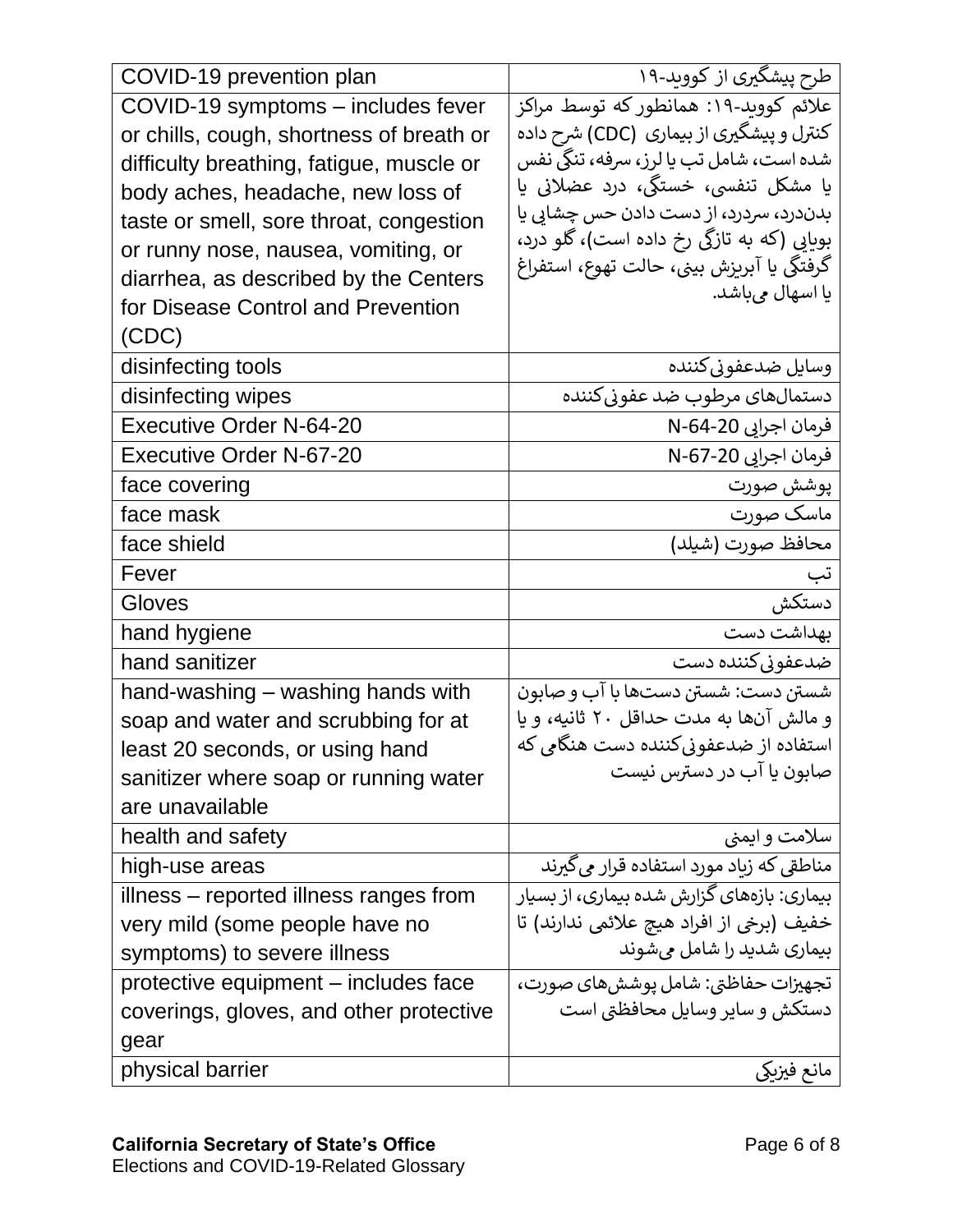| physical distancing                    | فاصله فيزبكي                              |
|----------------------------------------|-------------------------------------------|
| plexiglass                             | يلكسي گلاس                                |
| potentially infectious                 | بالقوه عفوني                              |
| proper sneezing and coughing           | آداب عطسه و سرفه صحیح: همانطور که         |
| etiquette – includes covering coughs   | توسط مرکز کنترل و پیشگیری از بیماری       |
| and sneezes and washing hands to       | (CDC) شرح داده شده است، شامل پوشاندن      |
| assist with infection control, as      | دهان و بینی به هنگام سرفه و عطسه، و       |
| described by the Centers for Disease   | همچنین شستن دستها به منظور کمک به         |
| Control and Prevention (CDC)           | كنترل عفونت مىباشد                        |
| public health guidance                 | راهنمای بهداشت عمومی                      |
| public health officials                | مسئولان بهداشت عمومي                      |
| risk assessment                        | ارزیابی خطر                               |
| serious underlying medical conditions  | وجود بيماريهاي پزشكي جدي: شامل مواردي     |
| - includes such conditions as heart or | مانند بیماریهای قلبی یا ریوی یا دیابت است |
| lung disease or diabetes               |                                           |
| <b>Stay-At-Home Order</b>              | فرمان درخانهبمانيد                        |
| Temperature                            | درجه حرارت                                |
| voter directional signs                | علائم راهنماي راىدهندگان                  |
| voting system cleaning                 | تمیز کردن سیستم رای گیری                  |

## **COVID-19-RELATED GLOSSARY PHRASES**

| Please wear a facial covering over       | لطفا بینی و دهان خود را با ماسک بیوشانید.   |
|------------------------------------------|---------------------------------------------|
| your nose and mouth.                     |                                             |
| Maintain 6 feet of physical distance     | فاصله فیزیکی ۶ فوتی را میان خود و سایرین در |
| between you and others in the            | ساختمان رعايت كنيد.                         |
| building.                                |                                             |
| Avoid physical contact.                  | از تماس فیزبکی خودداری کنید.                |
| Use hand sanitizer at the check-in       | از ضلاعفونی کنن <i>د</i> ه دست در جایگاههای |
| station before and after voting.         | نظارت قبل و بعد از رای دادن استفاده کنید.   |
| Place your own ballot into the tabulator | رای خود را در دستگاه رای گیری یا صندوق رای  |
| or ballot box.                           | بياندازبد.                                  |
| Thanks for wearing your mask.            | ممنون که ماسک میزنید.                       |